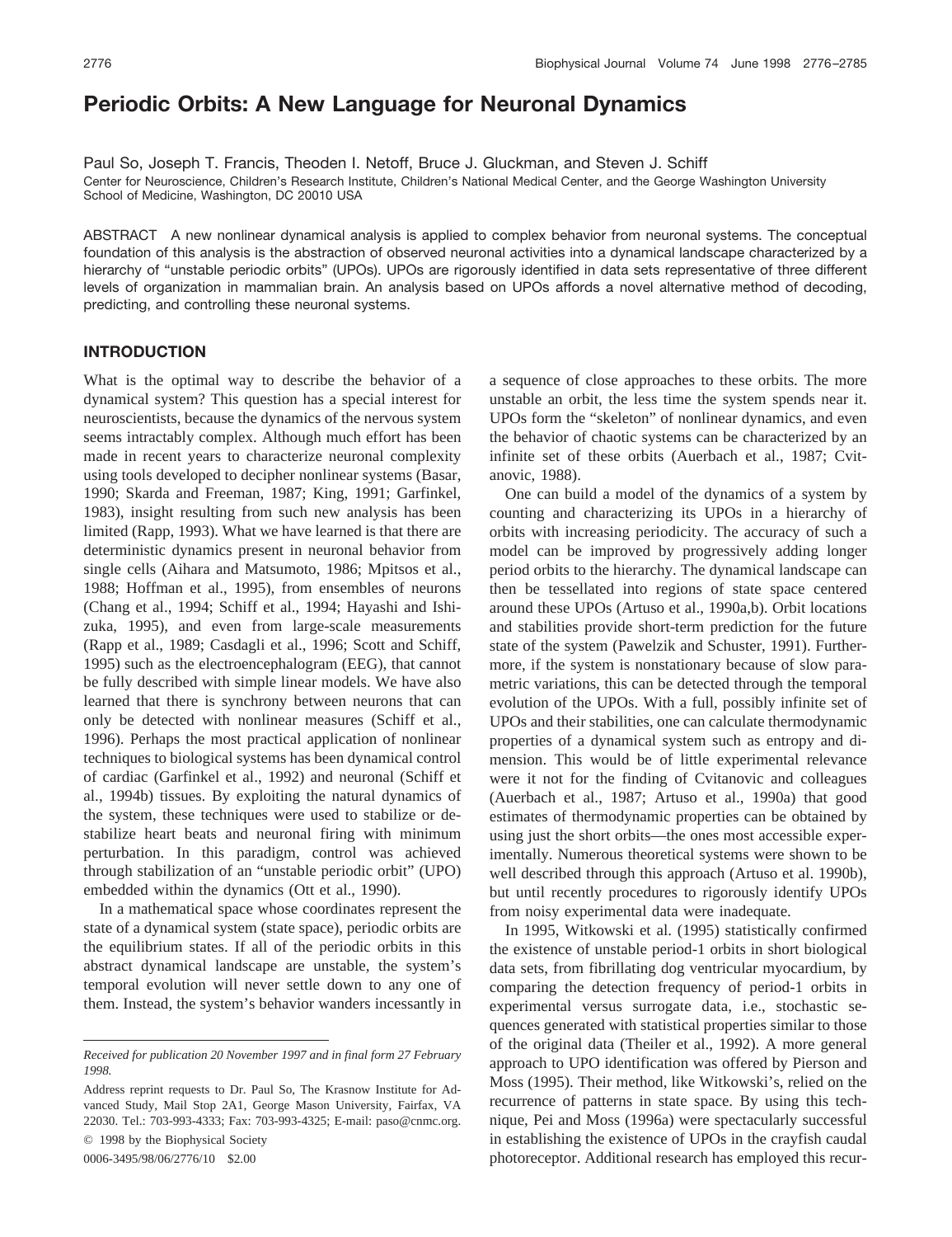rence technique to identify UPOs in catfish electroreceptors (Braun et al., 1997) and teleost Mauthner cells' synaptic noise (Faure and Korn, 1997). However, there are significant shortcomings of a strict recurrence approach to UPO identification. Recurrence requires that a system's state returns repeatedly near an orbit (Lathrop and Kostelich, 1989), yet such events may be rare in finite data sets. This is further exacerbated in biological data sets, which are typically short and nonstationary. In addition, whereas the above recurrence methods principally addressed the question of existence of UPOs, they are less suited to the enumeration of distinct orbits, especially when hierarchies of orbits with higher periodicity are present.

Our group has made substantial progress in the identification of UPOs from experimental data (So et al., 1996, 1997). We developed a transformation utilizing the local dynamics of the system such that the transformed data are concentrated about distinct UPOs. The transformation acts as a dynamical lens to enhance the probability measure about the UPOs in state space. This probability enhancement helps to offset the frequent scarcity of trajectories near UPOs. In addition, we have significantly improved the ability to identify complex higher period orbits by using fragments of trajectories near those orbits (So et al., 1997). This technique overcomes the problem that, if an orbit was unstable, the system would rarely be seen to stay near the entire orbit. We also instituted statistics via surrogate data (Theiler et al., 1992) to establish confidence limits on the probability that the identified UPOs were not spurious. Our preliminary analysis demonstrated that this approach could be successfully applied to the identification of period-1 UPOs in neuronal ensemble data (So et al., 1997). In addition, a recent report using this transform technique confirmed the existence of period-1 UPOs in epileptiform activity from human cortex (Le Van Quyen et al., 1997).

We report here the first extensive application of these methods to neuronal dynamics. We examine activity from several organizational scales of neuronal structures: network behavior from small in vitro ensembles, activity of single cells within such ensembles, and large-scale activity from human cortical electroencephalographs (EEGs). We find that UPOs are present with high statistical confidence in all of these data, and that indeed they are pervasive in such neuronal activities. These findings suggest a novel means of characterizing neuronal dynamics.

### **METHODS**

Data were collected from both transversely and longitudinally cut in vitro rat hippocampal slices (see Gluckman et al., 1996 for preparation details), as well as in vivo invasive EEG recordings from human epileptic patients. Single cell action potential spikes of CA1 neurons were measured by using whole-cell attached patch-clamp recordings from slices perfused with normal artificial cerebrospinal fluid  $(3.5 \text{ mM } (K^+))$ . Network burst firing activity was measured using extracellular potential recordings from the CA3 cell body layer, which was perfused with an elevated potassium level (7.5–10.5 mM  $[K^+]$ ). Digitized human EEG was collected from patients undergoing routine evaluation for epilepsy surgery that required implanted subdural or depth electrodes for medical purposes unrelated to this study. Epileptic extracellular interictal spikes were identified from the electrode closest to the epileptic focus. Because no automated method can reliably discriminate human epileptic spikes, we hand-edited these data sets for accuracy (Scott and Schiff, 1995). Institutional Review Board and Animal Research Committee approval from the Children's National Medical Center were obtained for this research. In each case, spike or burst events were identified from the recordings, and the series of interval lengths between events was used for analysis. The relationship between raw data, event times,  $t_n$ , and interevent intervals,  $I_n$ , is illustrated in Fig. 1 *a*.

Our basic assumption is that there exists a significant deterministic component within the seemingly noisy activity of neurons and their ensembles, and therefore UPOs can be used to characterize the system's dynamics. The first step in our analysis is to use delay coordinate embedding (Takens, 1981; Sauer et al., 1991; Sauer, 1994) to reconstruct the underlying dynamics from our experimental data. In general, from a data sequence  $\{x_n\}$ , delay vectors  $\vec{z}_n$  in state space *Z* with dimension *M* and time lag  $\tau$  are given by  $\vec{z}_n$  =  $(x_n, x_{n-\tau}, \ldots, x_{n-(M-1)\tau})$ . With a proper choice of the parameters  $M$  and  $\tau$ , the geometric object defined in  $Z$  by the locus of points  $\{\vec{z}_n\}$  will provide a model that is topologically equivalent to the original dynamics that generated the data sequence.

To extract the unstable periodic orbits from reconstructed state space, a transformation based on observed local dynamics is applied to our data (So et al., 1996, 1997). The transformation concentrates the data around the UPOs. In particular, one can show that for noise-free dynamics, the probability distribution function of the transformed data will have singularities at the true periodic orbits. This reduces extraction of periodic orbits from experimental data to simply looking for peaks in the distribution of the transformed data.

The probability enhancement effect of this transformation can be illustrated by using a one-dimensional discrete-time dynamical system,  $x_{n+1} = f(x_n)$ , where  $f(x_n)$  is a nonlinear function that prescribes the evolution of the system state  $x_n$ . A period *p* orbit,  $x_p^*$ , is defined by the condition that the *p*th-iterated image of  $x_p^*$  is again  $x_p^*$ , i.e.,<br> $f \circ f \circ \cdots \circ f(x_p^*) = x_p^*$ , *p*th-iterated image of  $x_p^*$  is again  $x_p^*$ , i.e.,

$$
\underbrace{f \circ f \circ \cdots \circ f}_{p}(x_p^*) = x_p^*.
$$

where  $\circ$  denotes functional composition. We assume that the underlying dynamics described by the function  $f(x)$  is unknown to us, but that the local behavior of the dynamics,  $f'(x) = df/dx(x)$ , can be estimated from a local least-squares fit to the experimental data. The periodic orbit transform  $g(x_n, \kappa)$  of  $x_n$  for period-1 orbits  $x^*$ : $f(x^*) = x^*$  is then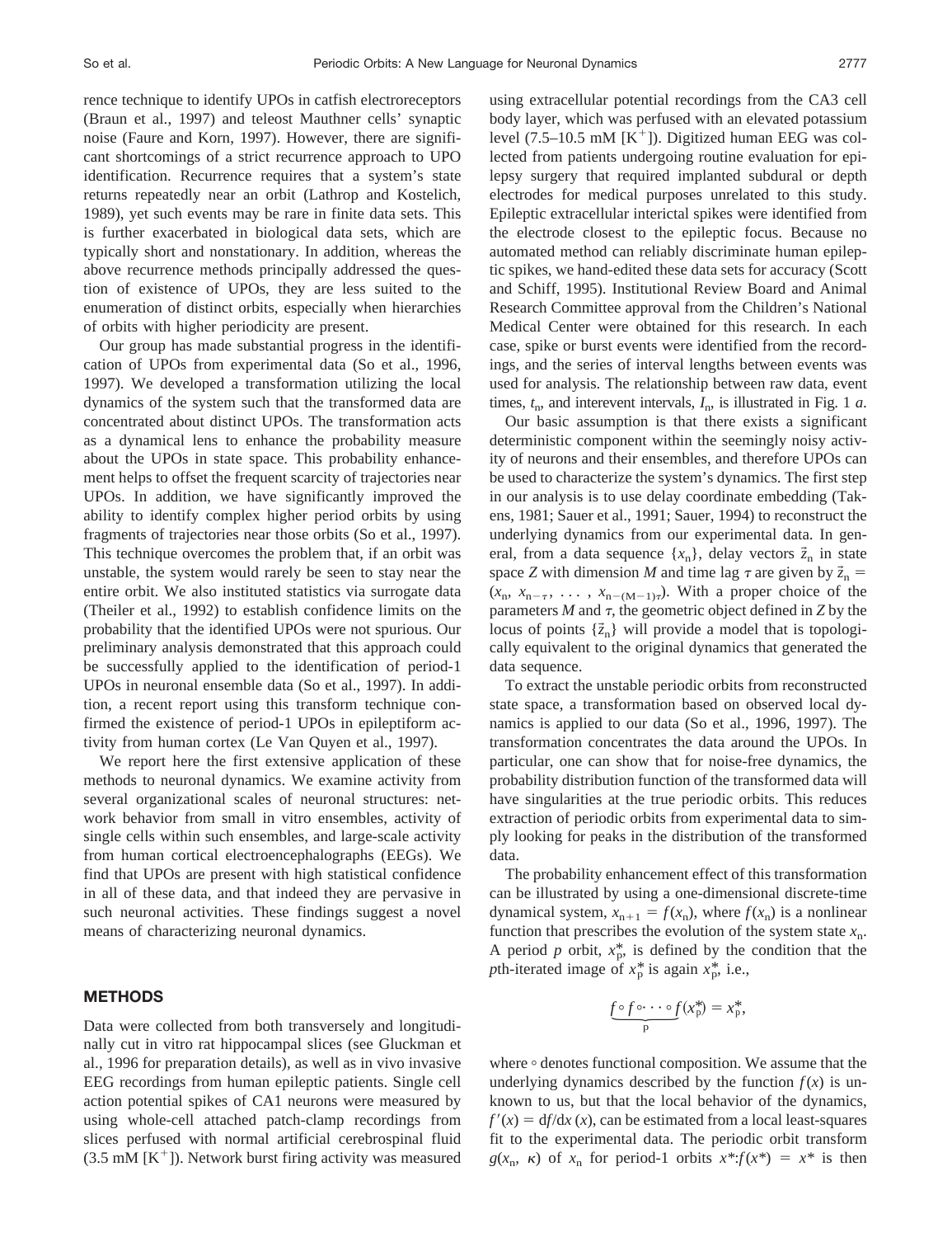

FIGURE 1 Period-1 UPO extraction from dynamics of neuronal ensemble in a hippocampal slice (8.5 mM  $[K^+]$ ). (*a*) Extracellular field potential with event times,  $t_n$ , and interburst intervals,  $I_n$ . (*b*) Sequence of interburst intervals. (*c*) Dynamical representation of intervals in a two-dimensional delay embedded state space  $(I_n$  versus  $I_{n-1}$ ). Colored sequences in *b* and *c* are data points that visited near the identified period-1 orbit. Gray arrows are stable and unstable directions of the orbit. (*d*) Density of transformed data (*black line*) and mean density of transformed surrogate data (*green line*). (*e*) Probability (from 0 to 1) of transformed data density being outside the distribution of maximum peaks observed from 30 transformed surrogate densities. The tallest peak, which reached above the 95% line, marks the position of a significant period-1 orbit at  $I_n = 1.04$  s. (*f*) Sequence of points that approached along the stable and departed along the unstable direction of the period-1 orbit. One-step predicted values  $\bigcirc$ of the actual experimental data  $\bullet$ , from the estimated local dynamics of the period-1 orbit. Lyapunov numbers  $\lambda_u = 1.5 \pm 0.3$ ,  $\lambda_s = -0.6 \pm 0.2$ .

defined as

$$
g(x_n, \kappa) \equiv \frac{x_n - s(x_n, \kappa) \cdot x_{n-1}}{1 - s(x_n, \kappa)},
$$

where

$$
s(x_n, \kappa) = f'(x_n) + \kappa \cdot (x_n - x_{n-1})
$$

is a function defined by the estimated local dynamics  $f'(x_n)$ and by  $\kappa$ , an adjustable parameter of the transform. Periodic orbit transforms for higher dimension and periodicity can be analogously defined (So et al., 1997). With some algebra, it can be shown that for period-1 orbits  $x^*$ ,  $g(x^*, \kappa) = x^*$  and  $d*g*/dx$  ( $x^*$ ,  $\kappa$ ) = 0, independent of  $\kappa$ . Therefore, the Taylor's expansion of  $g(x, \kappa)$  near  $x^*$  is approximately described by a quadratic function,  $g(x, \kappa) \cong x^* + a(x - x^*)^2$ , where *a* is a constant. After rewriting this equation, we have  $(g(x, \kappa))$  $f(x^*) \cong a(x - x^*)^2$ . This equation explains the probabilityenhancing effect of the transform near *x\**. If we start with a uniformly distributed set of data points, the probability that a data point will land in a small interval with length  $\epsilon$ around  $x^*$  is proportional to  $\epsilon$ . Under the transformation, the same points will now be concentrated within a smaller

interval with length proportional to  $\epsilon^2$ , thus enhancing the probability measure around *x\**. In practice, UPOs are found by looking for sharp peaks in the spatial distribution of the transformed data.

However, in a real experimental setting, data sets are usually contaminated by mixtures of dynamical and observational noise. In these cases, the observed sharp peaks in the distribution of transformed data are blurred into broad maxima, and can even be completely washed out by large noise. Comparison with amplitude-adjusted Fourier transform surrogates (Theiler et al., 1992) can be used to assess the dynamical significance of the observed peaks. Each surrogate is a realization of a linear stochastic model of the data formed with the same amplitude distribution and approximately the same autocorrelation function as the original data. Therefore, we do not expect UPO structure to exist in the surrogates. By using multiple realizations of the surrogate data and the statistics of extremes (Gumbel, 1958), we can estimate the probability that peaks observed from our data are statistically significant. In particular, for a specific peak observed in our transformed data density, we can estimate the probability that a maximal peak with greater amplitude could be found in the transformed surro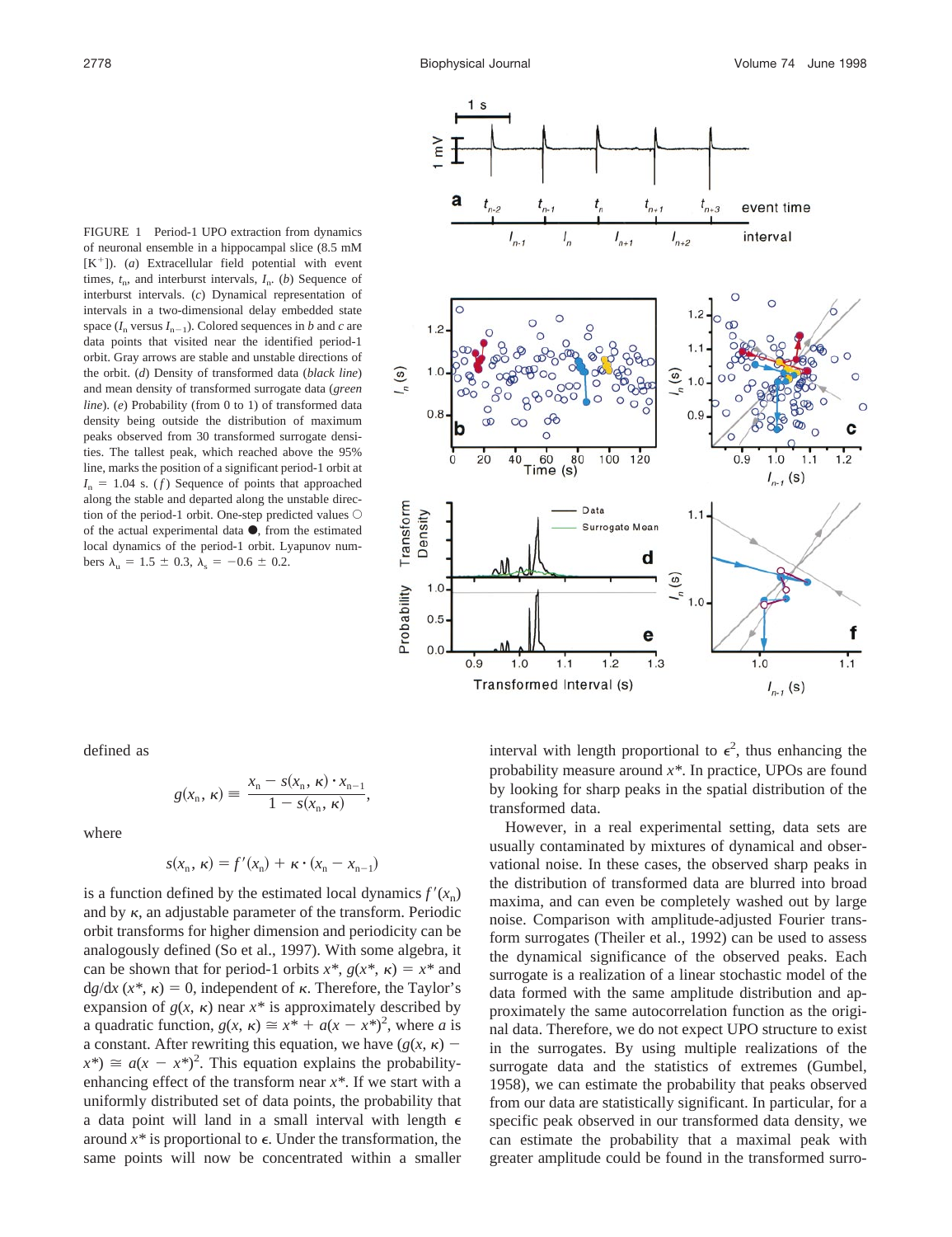gate densities. In our previous works (So et al., 1996, 1997) we have demonstrated the ability of our technique to extract UPOs from numerical models with both dynamical and observational noise components.

An additional problem with biological systems is their inherent nonstationarity. Such nonstationarity can be associated with parameter changes, which would be reflected in changes in the UPO structure. If the system parameters change slowly with respect to the natural time scale of the dynamics, one may expect the periodic orbit structure to be resolvable within short data windows in time (Pei and Moss, 1996b). Even so, when a system is operating near its bifurcation points, its periodic orbit structure might experience sudden changes, including orbit creation and destruction. We therefore base the following analysis on windowed data, in which the windows are chosen short enough to approximate stationary system states, but long enough to accumulate good statistics.

### **RESULTS**

Statistically significant UPOs were found from ensemble, single-cell, and human recordings, as summarized in Table 1. We exhaustively searched for period-1 orbits within all of our collected data. The first two columns in Table 1 are, respectively, the total number of experiments performed and the percentage of experiments with statistically significant period-1 orbits within at least one window. In these analyses we considered observed period-1 orbits to be statistically significant only if the distribution function of the transformed data had peaks larger than 95% of maximal peaks observed from the surrogate data sets (30–100).

For the extracellular ensemble burst-firing, about half of the experiments in the lower potassium ranges (7.5–9.5 mM  $[K^+]$ ) and 90% of the experiments with higher potassium levels (10.5 mM  $[K^+]$ ) had statistically significant period-1 orbits. For the intracellular measurements from single cells within ensembles, 100% of the experiments had period-1 UPOs. These results represent the first statistical confirmation of the prevalence of UPOs in the spiking/bursting

**TABLE 1 Summary of period-1 orbit detection from extracellular measurements from small ensembles in hippocampal slices, intracellular measurements from single cells within those ensembles, and human cortical EEG**

|                          | No. of<br>exp. | $\frac{0}{0}$<br>significant | No. of<br>windows | $\frac{0}{0}$<br>significant |
|--------------------------|----------------|------------------------------|-------------------|------------------------------|
| Extracellular            |                |                              |                   |                              |
| 7.5 mM $K^+$             | 8              | 50                           | 33                | 12                           |
| $8.5$ mM K <sup>+</sup>  | 9              | 45                           | 44                | 9                            |
| 9.5 mM $K^+$             | 11             | 55                           | 71                | 14                           |
| $10.5$ mM K <sup>+</sup> | 11             | 91                           | 67                | 21                           |
| Intracellular            |                |                              |                   |                              |
| 3.5 mM $K^+$             | 6              | 100                          | 250               | 28                           |
| Human EEG                |                | 50                           | 16                | 19                           |

behavior of mammalian neuronal dynamics across two distinct levels of organization.

To extend our periodic orbit analysis to larger scale neuronal ensembles, we have collected intervals of interictal spikes from human EEG data. These data were collected from four different epileptic patients during the hour before the onset of a seizure. Two of the four patients' interictal spike sequences contained statistically significant period-1 UPOs. These results represent a third level of neuronal organization for which significant UPOs were observed.

In what follows we illustrate this analysis technique in detail. First, we discuss the detection of period-1 orbits from a short time window of extracellular in vitro data (Fig. 1). Next, we describe the extraction of a hierarchy of orbits, through period-3, using intracellular data (Figs. 2 and 3). We then demonstrate that the UPOs can be used to predict the observed neuronal behavior. Finally, we show how windowed analysis of long data series can be used to track nonstationary systems. This is illustrated with both intracellular (Fig. 4) and human EEG data (Fig. 5).

### **Detection of UPOs**

A typical example of a period-1 orbit found in the extracellular recordings is shown in Fig. 1. This figure is laid out in the same order as the steps in our analysis. First, we extract event times and interevent intervals from the raw data (Fig. 1 *a*). We next make a dynamical representation of the interval sequence (Fig. 1 *b*) in a delay embedded state space (Fig. 1 *c*). We then apply the period-1 transform on each data point in this state space, and compute the distribution of transformed data (Fig. 1 *d*, *black line*). For statistical comparison, surrogate data sets are also transformed, and their mean density shown (Fig. 1 *d*, *green line*). The maximal peaks from each surrogate are then extracted, and their distribution computed. Finally, the density of the transformed data is interpreted in terms of the probability of being outside the distribution of surrogate maximal peaks (Fig. 1 *e*). The tallest peak in Fig. 1 *e*, which crosses the 95% line, indicates the existence of a period-1 orbit at  $I_n =$ 1.04 s.

The colored sequences in Fig. 1, *b* and *d*, are trajectories that visited near the identified period-1 orbit. These points were chosen because, under the transformation, they map into the peak at the period-1 orbit in Fig. 1 *d*. Once we identify points that map into an orbit, we use those points to estimate the local dynamics near that orbit in state space. The gray arrows in Fig. 1, *c* and *f*, are estimated unstable and stable directions of the identified orbit—in this case, a saddle node. In a two-dimensional state space, trajectories near an unstable saddle node will roughly approach it along the stable direction and then depart along the unstable direction. An example of this behavior is illustrated by the closed circles in Fig. 1 *f*.

By using the estimated local dynamics, one can predict the next point in the series based on the current one. Spe-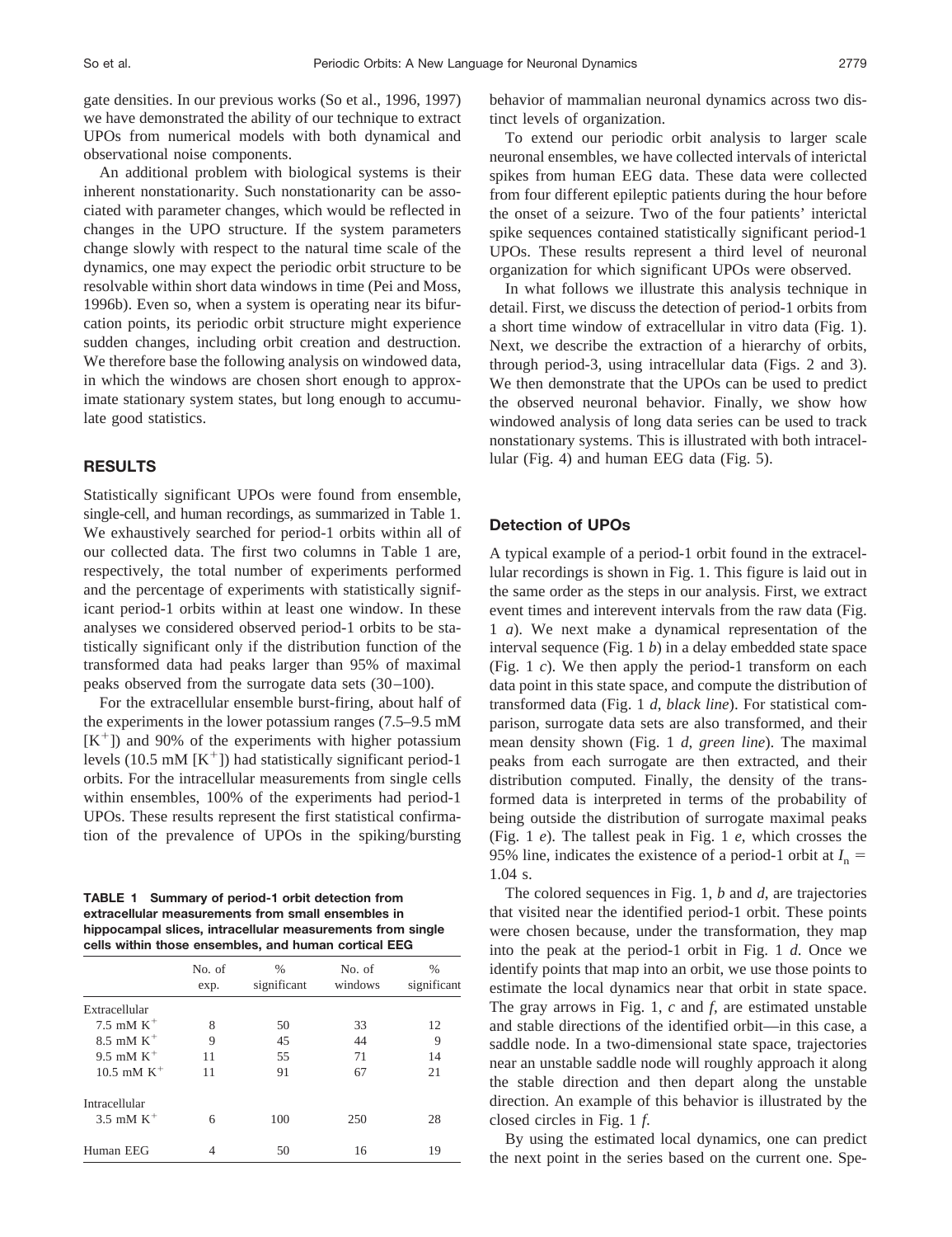

FIGURE 2 Hierarchy of UPOs from a single cell. (*a*) Sequence of interspike intervals (seconds) and short trace of raw data (zero mV corresponds to top of *vertical calibration bar*). (*b*) Data in two-dimensional delay-embedded state space. (*c* and *d*) Color-coded density plots of period-2 and period-3 transformed data revealing a family of period-2 (*left graph*) and period-3 orbits (*right graph*). Colors indicate probability (from 0 to 1) of transformed data density being outside the distribution of maximum peaks observed from 100 transformed surrogate densities. The most significant peaks, with probability greater than 95%, are shown in red. Six possible period-2 orbits, including two strongly significant ones, can be identified in *c*, and five possible period-3 orbits, including three strongly significant ones, can be identified in *d*.

cifically, we use a linear fit to the local dynamics to map the current deviation from the orbit in state space to the deviation at the next iterate. Predicted forward iterates for the closed circles in Fig. 1 *f* are plotted as open circles. The predicted values are excellent estimates of the observed next intervals. The ability to rigorously locate UPOs and to extract their local dynamics for prediction forms the basis for control of chaotic (Ott et al., 1990) and nonchaotic (Christini and Collins, 1995) systems.

# **UPO hierarchy**

As discussed above, UPOs form a skeletal structure for the underlying dynamics. The accuracy of this approach improves as orbits with higher periods are included. In Fig. 2, a sequence of the 512 interspike intervals (sequence, Fig. 2 *a*; embedding, Fig. 2 *b*) from an intracellular recording was used, and a family of period-1, -2, and -3 orbits was identified. The orbit locations in a two-dimensional projection of a four-dimensional state space can be identified from the color coded-density plots shown for period-2 (Fig. 2 *c*) and period-3 (Fig. 2 *d*) transformations. (In these plots, red indicates transform densities with significance greater than 95%.)

For discrete-time dynamics in a delay embedded state space, a period *p* orbit will comprise *p* individual pieces, which are related to each other through a cyclic symmetry. Therefore, in our two-dimensional space, all period-1 orbits lie along the diagonal, all period-2 orbits are pairs of points with reflection symmetry across the diagonal, and period-3 orbits are triplets of points with triangular symmetry. In Fig. 2 *c*, there is one strong peak along the diagonal, which indicates a significant period-1 orbit, and six pairs of points with reflection symmetry, which indicate period-2 orbits, two of which are highly significant. In Fig. 2 *d*, we can enumerate five possible period-3 orbits, three of which are significant. These orbits form a complex but predictable lattice of regions in which the dynamics of the neuron is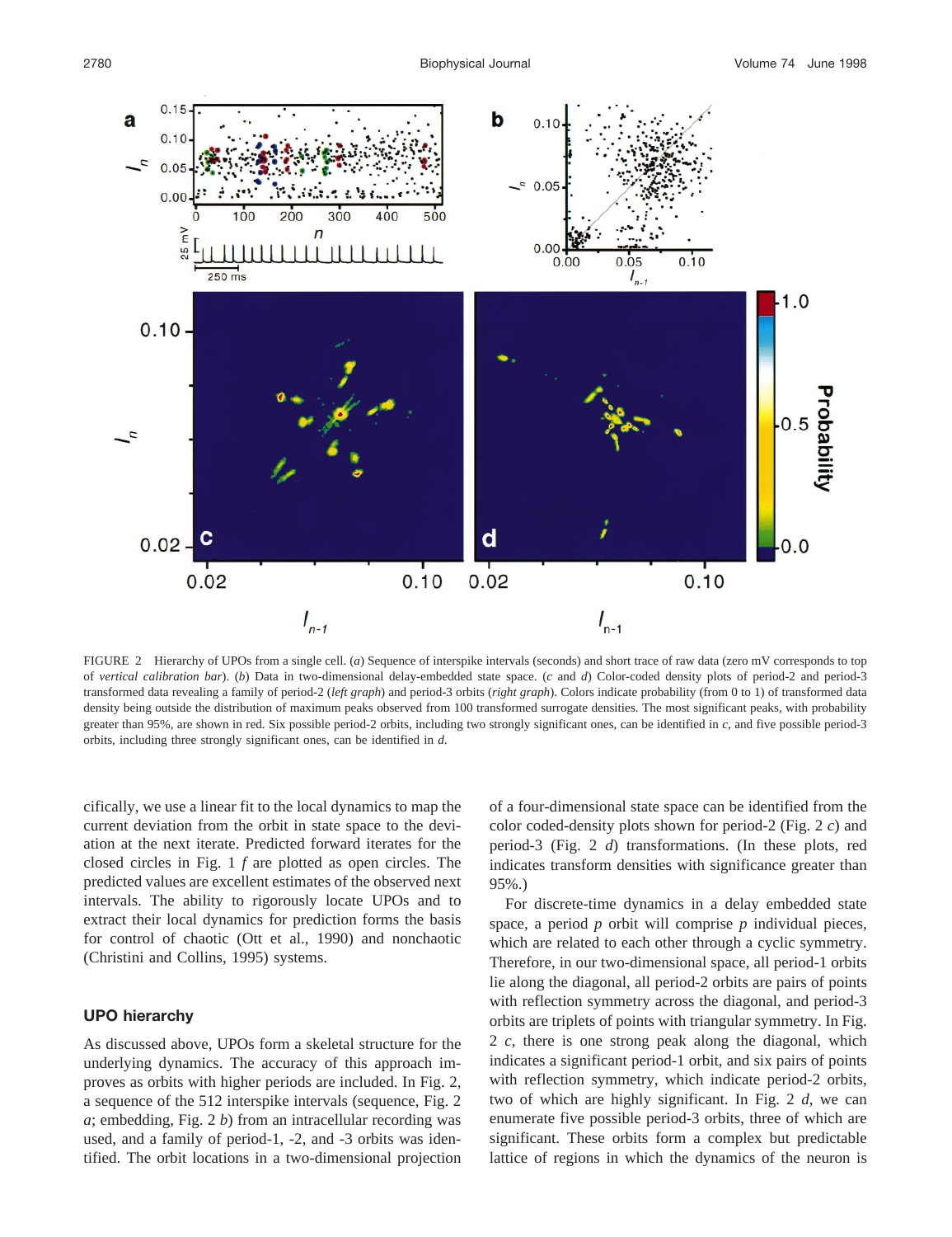FIGURE 3 Local dynamics around three representative orbits from the identified hierarchy in Fig. 2: a period-1 orbit (*left column*) at  $I_n =$ 0.069 s; a period-2 orbit (*middle column*) at  $I_n = 0.047$  s,  $I_n = 0.076$  s; and a period-3 orbit (*right column*) at  $I_n = 0.090$  s,  $I_n = 0.026$  s,  $I_n = 0.063$ s. Red and green lines indicate unstable and stable directions of the UPOs, which can be identified by the intersections of the lines. (*Top row*) Points mapped near identified UPOs under the periodic orbit transform. The same sequences of data similarly colored are shown in Fig. 2 *a*. (*Middle row*) Deviations between pairs of representative trajectories plotted in successive time steps (connecting lines). (*Bottom row*) Based on estimated local dynamics of the UPOs, all sequences with good prediction (one-step error  $< 0.01$  s) for at least two successive time steps are shown.  $\triangle$ , Initial points of these trajectories;  $\circ$ , the subsequent iterates;  $+$ , predicted positions of the circles. Lyapunov numbers: period-1,  $\lambda_{\text{u}}$  =  $-1.8 \pm 0.7$ ,  $\lambda_s = -0.04 \pm 0.04$ ; period-2,  $\lambda_{\rm u} = -1.14 \pm 0.09$ ,  $\lambda_{\rm s} =$  $-0.3 \pm 0.2$ ; period-3,  $\lambda$ <sub>u</sub> =  $-1.6 \pm$ 0.5,  $\lambda_u = 1.3 \pm 0.2$ ,  $\lambda_s = -0.22 \pm 0.21$ 0.07.



approximately periodic. Although we have only enumerated orbits up to period 3, this already represents a hierarchy of 12 equilibrium states of the complex dynamics of a neuron. Similar hierarchies were found from extracelluar data at all four levels of potassium studied  $(7.5, 8.5, 9.5, 10.5 \text{ mM } [\text{K}^+])$ .

In the next section, we discuss one of each of the orbits in Fig. 2: the period-1 orbit at  $I_n = 0.069$  s; a period-2 orbit at  $I_n = 0.047$  s,  $I_{n-1} = 0.076$  s; and a period-3 orbit at  $I_n =$ 0.090 s,  $I_{n-1} = 0.026$  s,  $I_{n-2} = 0.063$  s. The positions of these orbits, their stable and unstable directions (*green and red lines*), and the data points that mapped under transformation into their corresponding peaks in Fig. 2 are plotted in the top row of Fig. 3. The points in the top row of Fig. 3 correspond to the intervals with the same colors in Fig. 2 *a*.

## **Dynamics near UPOs**

It is our goal to approximate the neuron's full dynamics using this hierarchy by partitioning the state space into regions surrounding the UPOs. The full dynamics can then be approximated by piecing together the local dynamics within these regions. For example, the two pieces of the period-2 orbit (Fig. 3, *middle column*) define two regions in

state space where trajectories close enough to the actual period-2 orbit will, for a short time, bounce back and forth almost periodically. In terms of our biological data, the neuron appears to fire with an approximate periodicity of a two-cycle, i.e., longer intervals interspersed between shorter ones. However, because of intrinsic instability of the UPOs and the effects of noise (or new signals coming into the neuron), this apparent periodicity will end and the system's subsequent behavior will next be approximated by other orbits. The local stability of these UPOs is typically characterized by their local Lyapunov numbers (Ott, 1993). The average duration that trajectories dwell near a UPO is described by the absolute value of its largest Lyapunov number; in discrete-time dynamics, an absolute value of a Lyapunov number greater than 1 implies instability, and an absolute value less than 1 implies stability.

To approximate the full dynamics, we first need to establish that the local dynamics near these UPOs is continuous. In other words, close trajectories near a given UPO should have similar behavior. Second, we need to estimate the local dynamics and its stability near these UPOs. Last, we need to verify that the estimated local dynamics actually predict trajectories near the UPOs.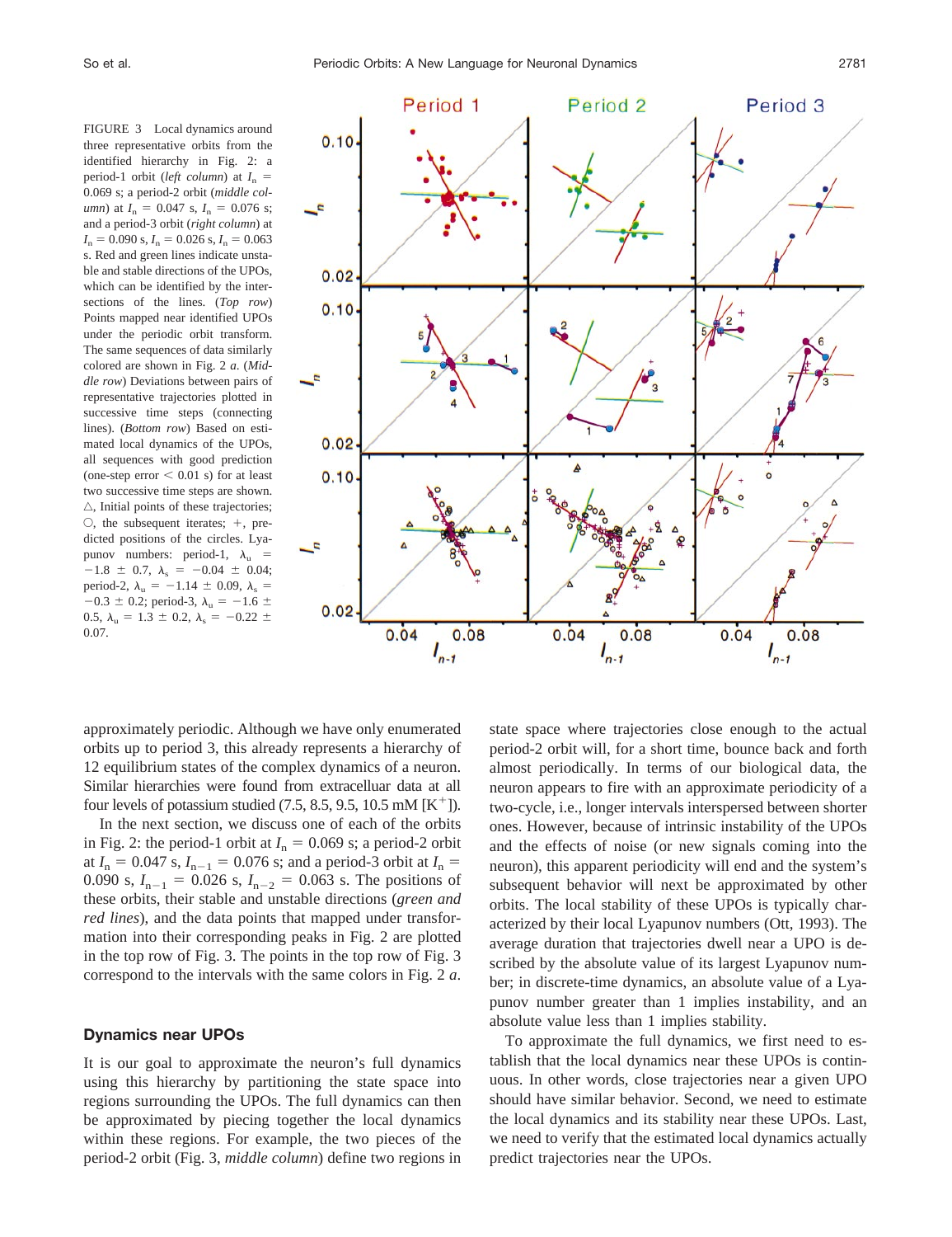

FIGURE 4 Tracking UPOs for nonstationary intracellular data. (*a*) Interspike interval sequence. Shaded region is the subsection of data used in Figs. 2 and 3. (b) Color-coded density plots of period-1 transformed data for 74 overlapping windows as a function of time. Colors indicate probability (from 0 to 1) of transformed data density being outside the distribution of maximum peaks from 30 transformed surrogate densities. The horizontal axis is evenly spaced between event numbers; tic marks are at 25-s intervals.

Continuity implies that interval sequences from different times (Fig. 2 *a*) are mapped to trajectories in state space that stay close to each other. To illustrate this point, we choose two trajectories for each UPO that start close to each other, and link their corresponding points with lines (Fig. 3, *middle row*). These trajectories follow each other closely on iteration.

By connecting nearby trajectories, we also graphically illustrate the dynamical stability near the UPO. For the period-1 and period-2 orbits the local dynamics can be well described by two Lyapunov numbers (Fig. 3). In both cases, the initial deviation between the two trajectories contracts along the stable direction and expands along the unstable direction. Note that for period-2 and higher, expansion and contraction must be observed after a complete cycle, e.g., iterations 1 and 3 for period-2 and 2 and 5 for period-3. In contrast to the period-1 and -2 orbits, the local dynamics around the period-3 orbit has three Lyapunov numbers with one stable and two unstable directions (*two red lines*, Fig. 3, *right column*). The period-3 plots are two-dimensional projections of a three-dimensional space. Note that differences in the number of unstable directions among the UPOs imply that the dynamics is nonhyperbolic (Dawson et al., 1994). Again, one can see that the deviations between trajectories contract and expand along the stable and unstable directions. A hierarchy of UPOs with both expanding and contracting directions is the essential ingredient for complex deterministic dynamics.

We next verify that the estimated local dynamics actually predict trajectories near the UPOs (Pawelzik and Schuster, 1991). The estimates of the dynamics near the UPO are applied to each point in the original data to predict the next point. All trajectories with good prediction (error  $< 0.01$  s) for at least two successive time steps are plotted in the last row of Fig. 3. The first points of these trajectories are indicated by triangles, subsequent iterates by circles, and predicted positions of the circles by pluses. Prediction was excellent for points near the period-1 and period-2 orbits. The dynamical fit near the period-3 orbit was less accurate, as was the prediction. These results are the first rigorous demonstration of a dynamically meaningful hierarchy of UPOs in neuronal dynamics.

#### **Nonstationarity: temporal evolution of UPOs**

Because of nonstationary, the periodic orbit analysis was done on windowed data. Columns 3 and 4 from Table 1 are the total number of time windows partitioned from all of the data sets and the percentage of (nonoverlapping) windows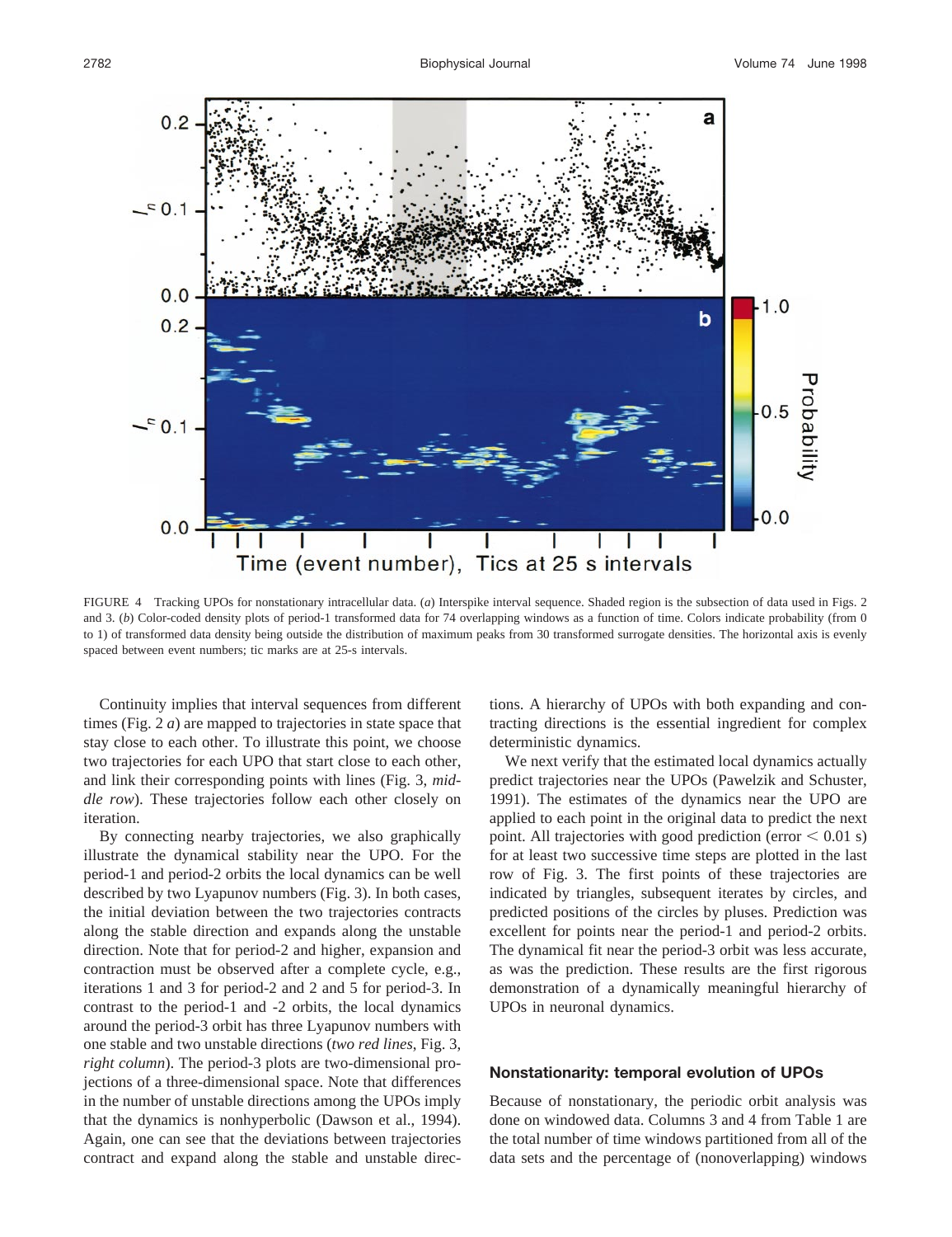

FIGURE 5 Tracking period-1 UPOs for nonstationary human EEG interspike intervals. The color map is as in Fig. 4. Three short traces (5 s) of raw EEG corresponding to different UPOs are shown. The horizontal axis is evenly spaced between event numbers; tic marks are at 200-s intervals.

in which significant period-1 orbits were found. The percentage of time windows with significant period-1 orbits was 12–28%, compared to 50–100% of experiments with significant period-1 orbits. These percentages confirm the intrinsic nonstationarity of these data. The period-1 orbits appear and disappear within the course of an experiment.

Nonstationarity is seen in the temporal evolution of period-1 orbits from the intracellular measurements shown in Fig. 4. The original interval sequence, which represents cellular discharges over 5 min of recording, is plotted in the upper panel. The hierarchy of orbits shown in Figs. 2 and 3 was extracted from the shaded region. The period-1 transformed density plot as a function of window is shown in the lower panel. The statistical significance of the transformed data density is color coded, with yellow and red indicating high significance (red,  $>95\%$  confidence) for period-1 orbits. Orbits, some with high degrees of significance, were created and destroyed throughout the experiment. As in other physical systems (So et al., 1997; Carroll et al., 1992; Gluckman et al., 1997), we can characterize the nonstationarity of these systems by tracking their periodic orbit structure as a function of time.

Nonstationarity was also seen from the temporal variability of period-1 orbits from epileptic interictal spike intervals from human EEG, as shown in Fig. 5. Three different significant period-1 orbits were found during the hour before an epileptic seizure, which began just after the recording ended. Samples of raw EEG are shown from sections corresponding to each of these UPOs. As the seizure approached, the UPOs shifted to longer time intervals (0.36 s, 0.70 s, 1.23 s). Whereas the data in Fig. 5 were recorded from a neocortical frontal lobe focus, we have also identified significant UPOs from a human hippocampal temporal lobe focus (two of four patients; see Table 1).

# **DISCUSSION**

These results are the first extensive application of rigorous UPO detection (So et al., 1996, 1997) to neuronal dynamics. We demonstrated that UPOs are prevalent features across several scales of neuronal organization, from in vitro single neurons to large-scale ensembles in humans. Our results, combined with evidence from others (Pei and Moss, 1996b; Le Van Quyen et al., 1997; Braun et al., 1997; Faure and Korn, 1997), suggest that complex neuronal dynamics contain significant deterministic components. In addition, these deterministic components are experimentally accessible from short biological data sets. Our findings complement the mounting experimental evidence that spike timing in neuronal systems is important (Mainen and Sejnowski, 1995; Hopfield, 1995).

Furthermore, we have demonstrated that hierarchies of UPOs can be extracted from neuronal dynamics. This is important because one can build a model that approximates the full dynamics by counting and characterizing the first few low period orbits of a hierarchy. Theoretical work (Ruelle, 1978; Artuso et al., 1990a) has established that such hierarchies can be used to estimate basic thermodynamic properties of a dynamical system, and our work suggests that this thermodynamic formalism can be applied to neuronal data.

To verify that a model based on a UPO hierarchy is valid, we demonstrated prediction of the experimental data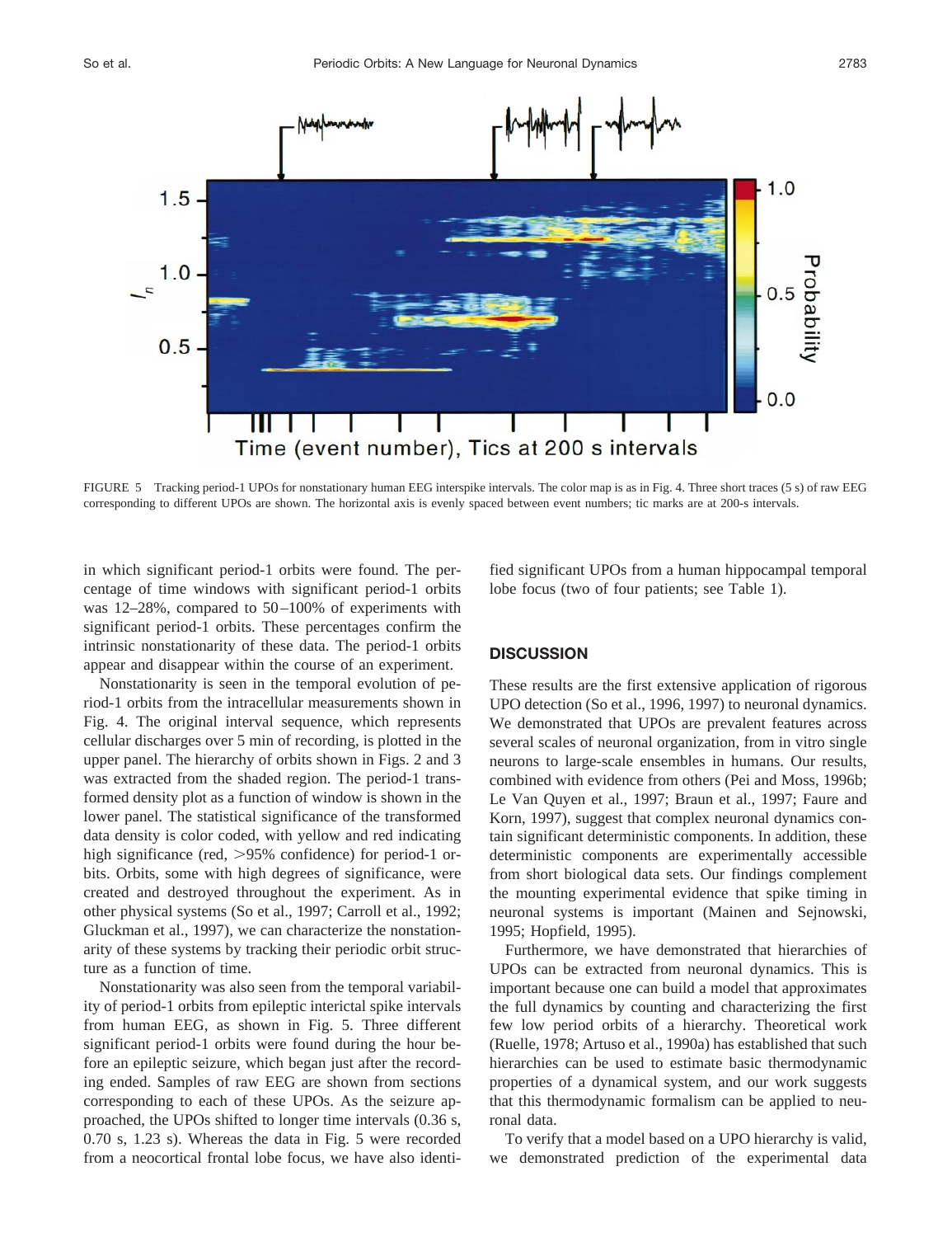(Pawelzik and Schuster, 1991). This type of predictive model can be used for successful parametric control of nonlinear systems, whether they are chaotic (Ott et al., 1990) or not (Christini and Collins, 1995).

A key aspect of our analysis is the ability to handle the inherent nonstationarity of biological data. When system parameters change, the skeleton of the dynamics, the UPOs, also change. Tracking parametric changes with UPOs has been accomplished in physical systems (Carroll et al., 1992; Gluckman et al., 1997); indeed, our results demonstrate this in neuronal systems at several levels of organization. Tracking is required for UPO-based control of nonstationary systems. Furthermore, tracking could be used to detect changes in system state due to intrinsic parameter variations, such as the transition to epileptic seizures, or extrinsic effects, such as electromagnetic fields Gluckman et al., 1996). In addition, recent work (Le Van Quyen et al., 1997) suggests that UPO analysis might track perceptual discrimination.

More than just forming a model for prediction and tracking, UPOs are a natural symbolic representation of a system's states. As such, we propose that UPOs form a novel symbolic language for neuronal dynamics.

This work was supported by U.S. National Institutes of Mental Health grant 1-R29-MH50006-05 and 1KO2MH01493-01, U.S. Office of Naval Research grant N0014-95-1-0138, and the U.S. Department of Energy through subcontract 85X-SX516V with Oak Ridge National Laboratory.

### **REFERENCES**

- Aihara, K., and G. Matsumoto. 1986. Chaotic oscillations and bifurcations in squid giant axons. *In* Chaos. A. V. Holden, editor. Manchester and Princeton University Press, Princeton, NJ. 257–269.
- Artuso, R., E. Aurell, and P. Cvitanovic. 1990a. Recycling of strange sets. I. Cycle expansions. *Nonlinearity.* 3:325–359.
- Artuso, R., E. Aurell, and P. Cvitanovic. 1990b. Recycling of strange sets. II. Applications. *Nonlinearity.* 3:361–386.
- Auerbach, D., P. Cvitanovic, J.-P. Eckmann, G. Gunaratn, and I. Procaccia. 1987. Exploring chaotic motion through periodic orbits. *Phys. Rev. Lett.* 58:2387–2389.
- Basar, E., editor. 1990. Chaos in Brain Function. Springer-Verlag, Berlin.
- Braun, H. A., K. Schafer, K. Voigt, R. Peters, F. Bretschneider, X. Pei, L. Wilkens, and F. Moss. 1997. Low-dimensional dynamic in sensory biology. 1: Thermally sensitive electroreceptors of the catfish. *J. Comput. Neurosci*. 4:335–347.
- Carroll, T. L., I. Triandaf, I., Schwartz, and L. Pecora. 1992. Tracking unstable orbits in an experiment. *Phys. Rev. A.* 46:6189–6192.
- Casdagli, M. C., L. D. Iasemidis, J. C. Sackellares, S. N. Roper, R. L. Gilmore, and R. S. Savit. 1996. Characterizing nonlinearity in invasive EEG recordings from temporal lobe epilipsy. *Physica D.* 99:381–399.
- Chang, T., S. J. Schiff, T. Sauer, J.-P. Gossard, and R. E. Burke. 1994. Stochastic versus deterministic variability in simple neuronal circuits. I. Monosynaptic spinal cord reflexes. *Biophys. J.* 67:671–683.
- Christini, D. J., and J. J. Collins. 1995. Using chaos control to control non-chaotic systems. *Phys. Rev. E.* 52:5806–5809.
- Cvitanovic, P. 1988. Invariant measurement of strange sets in terms of cycles. *Phys. Rev. Lett.* 61:2729–2732.
- Dawson, S., C. Grebogi, T. Sauer, and J. A. Yorke. 1994. Obstructions of shadowing when a Lyapunov exponent fluctuates about zero. *Phys. Rev. Lett.* 73:1927–1930.
- Faure, P., and H. Korn. 1997 A nonrandom dynamic component in the synaptic noise of a central neuron. *Proc. Natl. Acad. Sci. USA*. 94: 6506–6511.
- Garfinkel, A. 1983. A mathematics for physiology. *Am. J. Physiol.* 245: R455–R466.
- Garfinkel, A., M. L. Spano, W. L. Ditto, and J. N. Weiss. 1992. Controlling cardiac chaos. *Science.* 257:1230–1235.
- Gluckman, B. J., E. J. Neel, T. I. Netoff, W. L. Ditto, M. L. Spano, and S. J. Schiff. 1996. Electric field suppression of epileptiform activity in hippocampal slices. *J. Neurophysiol.* 76:4202–4205.
- Gluckman, B. J., M. L. Spano, W. Yang, M. Ding, V. In, and W. L. Ditto. 1997. Tracking unstable periodic orbits in nonstationary highdimensional chaotic systems: method and experiment. *Phys. Rev. E.* 55:4935–4942.
- Gumbel, E. J. 1958. Statistics of Extremes. Columbia University Press, New York.
- Hayashi, H., and S. Ishizuka. 1995. Chaotic responses of the hippocampal CA3 region to a mossy fiber stimulation in vitro. *Brain Res.* 686: 194–206.
- Hoffman, R. E., W.-X. Shi, and B. S. Bunney. 1995. Nonlinear sequencedependent structure of nigral dopamine neuron interspike interval firing patterns. *Biophys. J.* 69:128–137.
- Hopfield, J. J. 1995. Pattern recognition computation using action potential timing for stimulus representation. *Nature.* 376:33–36.
- King, C. C. 1991. Fractal and chaotic dynamics in nervous systems. *Prog. Neurobiol.* 36:279–308.
- Lathrop, D. P., and E. J. Kostelich. 1989. Characterization of an experimental strange attractor by periodic orbits. *Phys. Rev. A.* 40:4028–4031.
- Le Van Quyen, M., J. Martinerie, C. Adam, and F. J. Varela. 1997. Unstable periodic orbits in human epileptic activity. *Phys. Rev. E.* 56:3401–3411.
- Mainen, A. F., and T. J. Sejnowski. 1995. Reliability of spike timing in noncortical neurons. *Science.* 268:1503–1506.
- Mpitsos, G. J., R. M. Burton, Jr., H. C. Creech, and S. O. Soinila. 1988. Evidence for chaos in spike trains of neurons that generate rhythmic motor patterns. *Brain Res. Bull.* 21:529–538.
- Ott, E. 1993. Chaos in Dynamical Systems. Cambridge University Press, New York. 129–138.
- Ott, E., C. Grebogi, and J. A. Yorke. 1990. Controlling chaos. *Phys. Rev. Lett.* 64:1196–1199.
- Pawelzik, K., and H. G. Schuster. 1991. Unstable periodic orbits and prediction. *Phys. Rev. A* 43:1808–1812.
- Pei, X., and F. Moss. 1996a. Characterization of low-dimensional dynamics in the crayfish caudal photoreceptor. *Nature.* 379:619–621.
- Pei, X., and F. Moss. 1996b. Detecting low dimensional dynamics in biological experiments. *Int. J. Neural Syst.* 7:429–435.
- Pierson, D., and F. Moss. 1995. Detecting periodic unstable points in noisy chaotic and limit cycle attractors with applications to biology. *Phys. Rev. Lett.* 75:2124–2127.
- Rapp, P. E. 1993. Chaos in the neurosciences: cautionary tales from the frontier. *Biologist.* 40:89–94.
- Rapp, P. E., T. R. Bashore, J. M. Martinerie, A. M. Albano, I. D. Zimmerman, and A. I. Mees. 1989. Dynamics of brain electrical activity. *Brain Topogr.* 2:99–118.
- Ruelle, D. 1978. Thermodynamic Formalism: The Mathematical Structures of Classical Equilibrium Statistical Mechanics. G.-C. Rota, editor. Addison-Wesley, Reading, MA. 125–149.
- Sauer, T. 1994. Reconstruction of dynamical systems from interspike intervals. *Phys. Rev. Lett.* 72:3811–3814.
- Sauer, T., J. A. Yorke, and M. Casdagli. 1991. Embedology. *J. Statist. Phys.* 65:579–616.
- Schiff, S. J., K. Jerger, T. Chang, T. Sauer, and P. G. Aitken. 1994a. Stochastic versus deterministic variability in simple neuronal circuits. II. Hippocampal slice. *Biophys. J.* 67:684–691.
- Schiff, S. J., K. Jerger, D. H. Duong, T. Chang, M. L. Spano, and W. L. Ditto. 1994b. Controlling chaos in the brain. *Nature.* 370:615–620.
- Schiff, S. J., P. So, T. Chang, R. E. Burke, and T. Sauer. 1996. Detecting dynamical interdependence and generalized synchrony through mutual prediction in a neural ensemble. *Phys. Rev. E.* 54:6708–6724.
- Scott, D. A., and S. J. Schiff. 1995. Predictability of EEG interictal spikes. *Biophys. J.* 69:1748–1757.